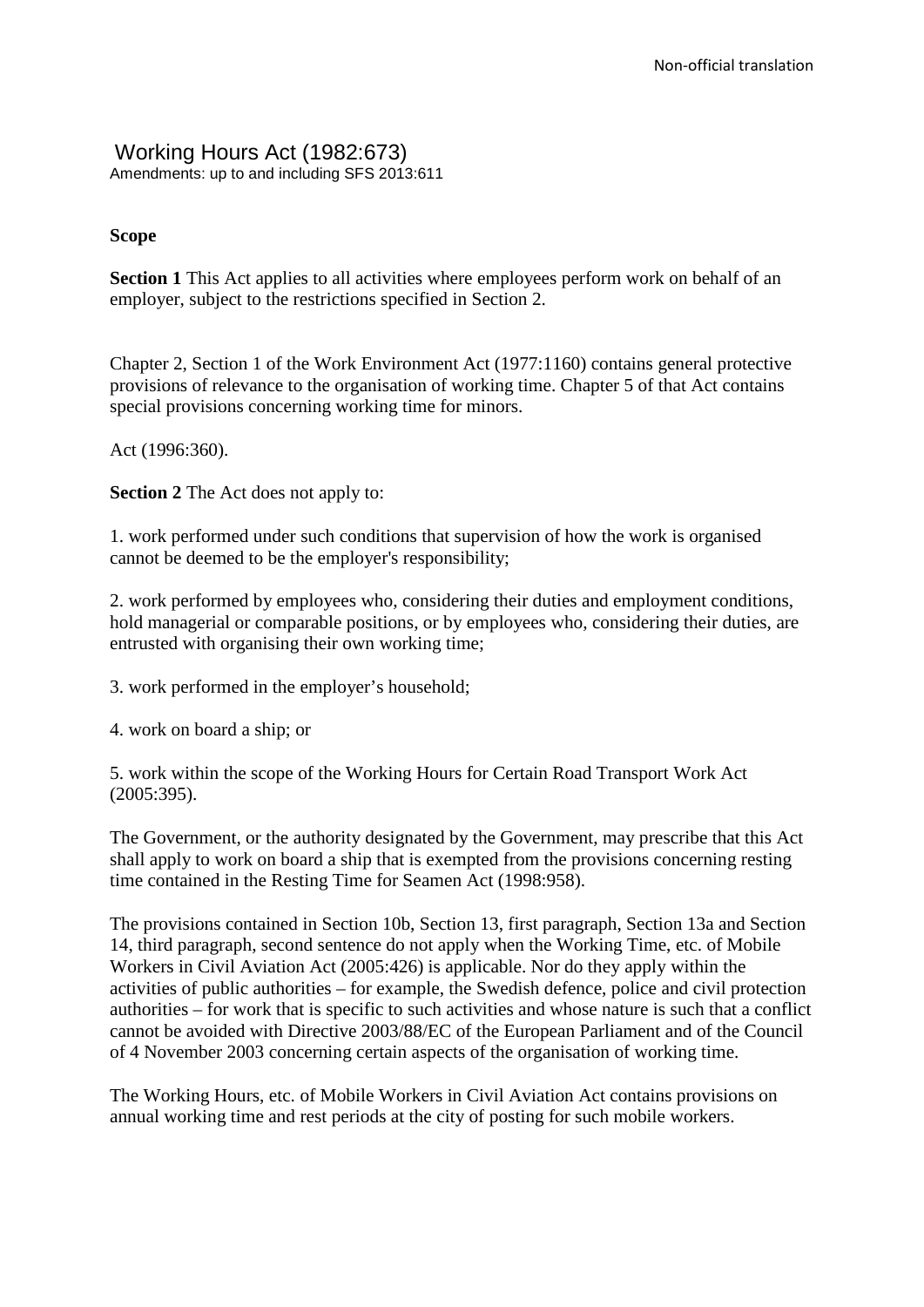The provisions contained in Section 13, first paragraph, Section 14 and Section 15, third paragraph do not apply when the Driving and Rest Periods for International Railway Transport Act (2008:475) is applicable. Act (2011:740).

**Section 3** Exemptions from the Act in its entirety, or derogations from Sections 5 and 6, Section 7, second paragraph, Sections 8–10b, Sections 12-14 and Section 15, second and third paragraphs, may be made through collective agreements concluded or approved by a central employee organisation. Furthermore, rest breaks may be exchanged for meal breaks through such collective agreements. However, derogations from Section 10b may not involve a reference period exceeding twelve months.

Derogations from Sections 8 and 8a, Section 9, second paragraph, Sections 10 and 10a and Section 13, second paragraph may also be made through collective agreements concluded by a local employee organisation. However, such derogations are valid for a period of at most one month from the date on which the agreement was entered into.

An employer bound by a collective agreement as referred to in the first or second paragraph may also apply the agreement to employees who are not members of the employee organisation that is party to the agreement if they are engaged in work to which the agreement refers.

Exemptions from the Act in its entirety, and derogations from Section 10b, Section 13, first paragraph, Section 13a, Section 14 and Section 15, second and third paragraphs, and exchanges of rest breaks for meal breaks according to this Section, may only be made if this does not entail that less favourable conditions shall apply for the employees than those prescribed by Directive 2003/88/EC of the European Parliament and of the Council. An agreement is invalid in so far as it entails that less favourable conditions shall apply for the employees than those prescribed by the Directive. Act (2011:740).

**Section 4** The Government or the authority designated by the Government may issue special regulations concerning total defence in derogation from this Act.

# **Regular working time and on-call time**

**Section 5** Regular working time may not exceed 40 hours per week.

Where necessary with regard to the nature of the work or the working conditions in general, working time may amount to an average of 40 hours per week for a period of at most four weeks.

Monday is considered the first day of the week, unless another arrangement is in place at the workplace.

**Section 6** If, due to the nature of the activity, it is necessary that an employee be at the disposal of the employer at the place of work to carry out work activities as needed, on-call time may be claimed up to a maximum of 48 hours per employee over a period of 4 weeks or 50 hours per calendar month. The time during which an employee performs work on behalf of the employer is not considered on-call time.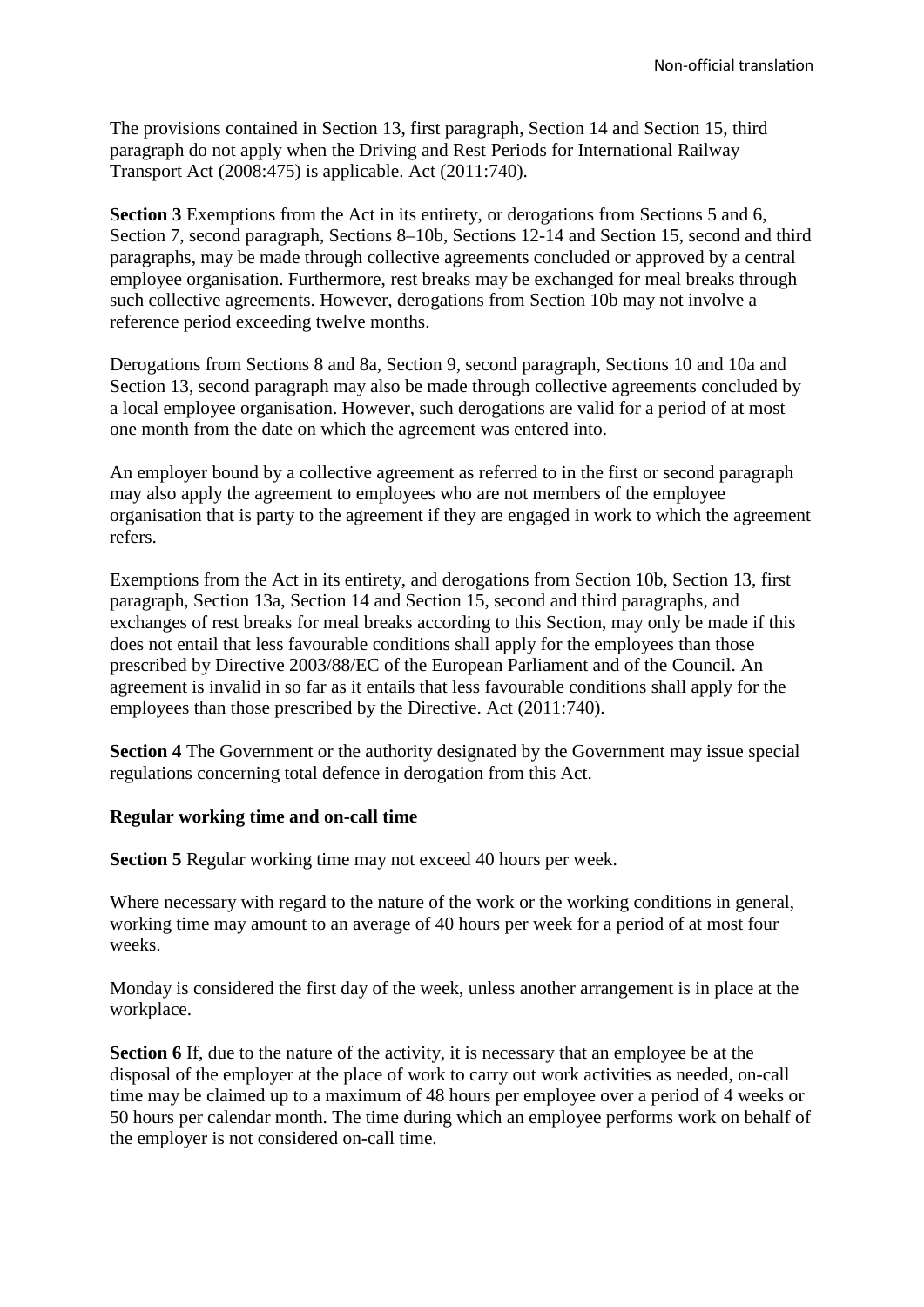# **Overtime**

**Section 7** The term 'overtime' means working time in excess of regular working time as defined in Section 5 and on-call time as defined in Section 6. Where other regular working time or on-call time applies under a collective agreement concluded in the manner stated in Section 3, first paragraph, or following a derogation granted by the Swedish Work Environment Authority under Section 19, point 1, overtime shall instead, in the context of full-time work, mean working time in excess of regular working time and on-call time under the agreement or by consent.

When calculating overtime, compensatory rest periods or other rest periods that are scheduled during the employee's regular working time or on-call time shall be treated as regular hours worked or time spent on call. Act (2000:766).

**Section 8** When there is a special need to increase the number of hours worked, overtime may be worked up to a maximum of 48 hours per employee over a period of four weeks, or 50 hours over a calendar month, with a maximum of 200 hours over a calendar year(general overtime). Act (2011:740).

**Section 8a** Overtime in excess of general overtime may be worked up to a maximum of 150 hours per employee over a calendar year if there are special grounds for doing so and no other reasonable solution has been possible (extra overtime).

Together, extra overtime and general overtime may not exceed 48 hours per employee over a period of four weeks, or 50 hours over a calendar month.

Act (2011:740).

**Section 9** If a natural disaster or accident, or other similar situation that could not have been foreseen by the employer, has caused an interruption in operations or entailed imminent danger of such

interruption or injury to life, health or property, overtime hours may be worked to the extent that circumstances require (overtime in emergency situations).

If, at the workplace, there is a local employee organisation and the work carried out falls within the scope of its collective agreement, overtime in emergency situations may only be worked provided that the employer promptly notifies the organisation of the overtime work. Act (2011:740).

### **Additional time as regards part-time employment**

**Section 10** The term 'additional time' means working time that, in the context of part-time employment, exceeds the employee's regular working time and on-call time under the employment contract.

The provisions of Section 7, second paragraph concerning the calculation of overtime shall also apply when calculating additional time.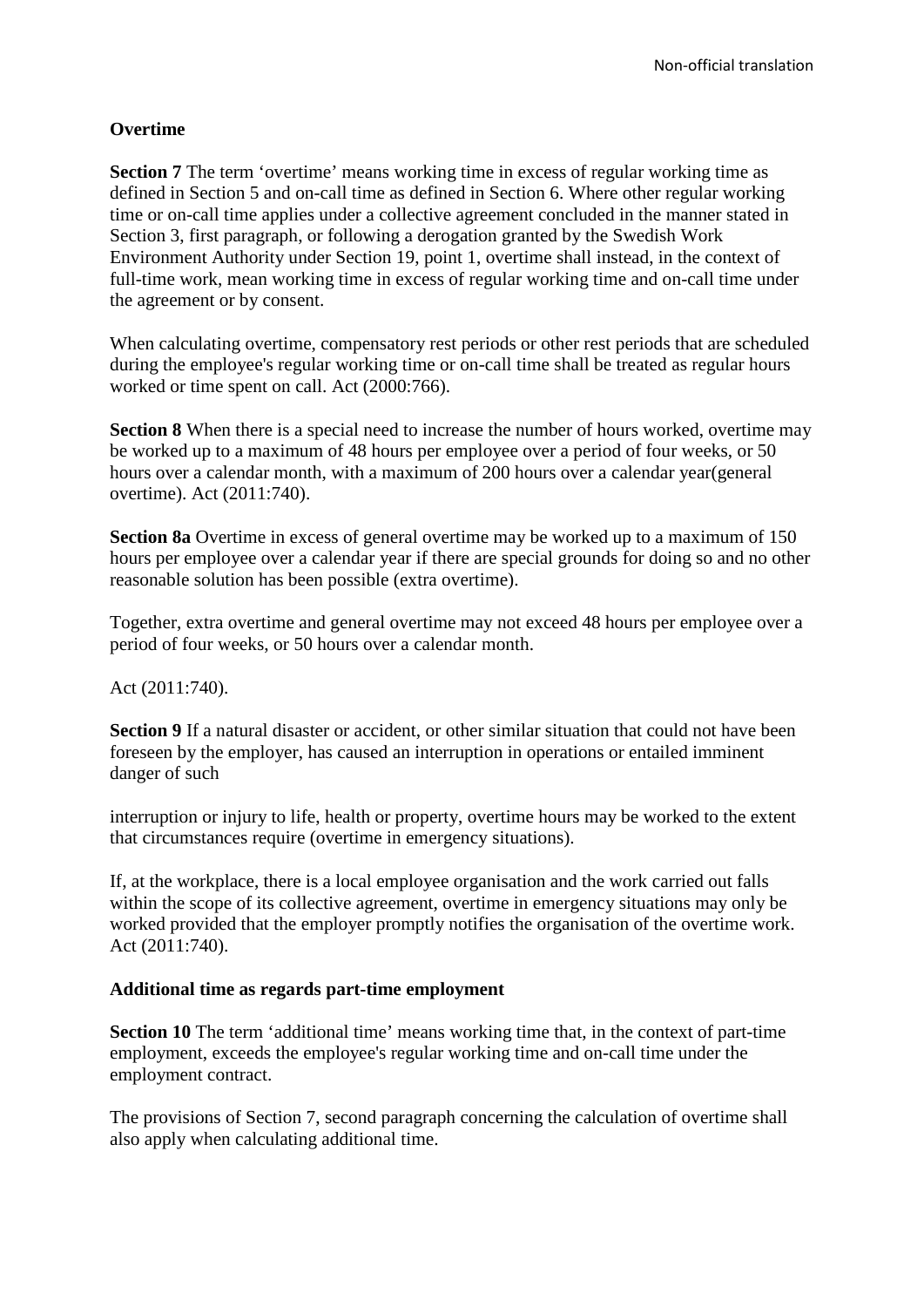When there is a special need to increase the number of hours worked, additional time may be worked up to a maximum of 200 hours per employee over a calendar year (general additional time). Additional time may also be worked in accordance with the conditions stated in Section 9 concerning overtime in emergency situations. Act (2011:740).

**Section 10a** Additional time in excess of general overtime may be worked up to a maximum of 150 hours per employee over a calendar year if there are special grounds for doing so and no other reasonable solution has been possible (extra additional time).

Together, extra additional time and general additional time may not exceed 48 hours per employee over a period of four weeks, or 50 hours over a calendar month. Act (2011:740).

# **Total working time**

**Section 10b** The total working time per every seven day period may amount to an average of at most 48 hours during a reference period of at most four months. When calculating the total working time, annual leave and sickness absence during times when the employee would otherwise have worked shall be treated as hours worked. Act (2011:740).

### **Records concerning on-call time, overtime and additional time**

**Section 11** /Ceases to apply on: 1 July 2014/ Employers shall maintain records concerning on-call time, overtime and additional time. Employees are entitled, personally or through a representative, to inspect such records. The same right applies to trade union organisations representing employees at the workplace.

The Government or, following a Government decision, the Swedish Work Environment Authority, issues regulations concerning the manner in which records referred to in the first paragraph shall be maintained. Act (2000:766).

**Section 11** /Enters into force on: 1 July 2014/ Employers shall maintain records concerning on-call time, overtime and additional time. Employees are entitled, personally or through a representative, to inspect such records. Trade union organisations representing employees at the workplace have the same right.

The Government or the authority designated by the Government issues regulations concerning the manner in which such records are to be maintained. Act (2013:611).

# **Organisation of working time, etc**.

**Section 12** All employers who engage employees for work other than on a temporary basis shall give the employees no less than two weeks' advance notice of changes concerning the organisation of regular working time and on-call time. However, shorter advance notice may be given if warranted by the nature of the activity or unforeseeable events.

**Section 13** All employees are entitled to a minimum rest period of eleven consecutive hours in any twenty-four hour period (daily rest period). Derogations may be made on a temporary basis if this is caused by a special circumstance that the employer could not have foreseen, provided that the employee is given a corresponding compensatory rest period.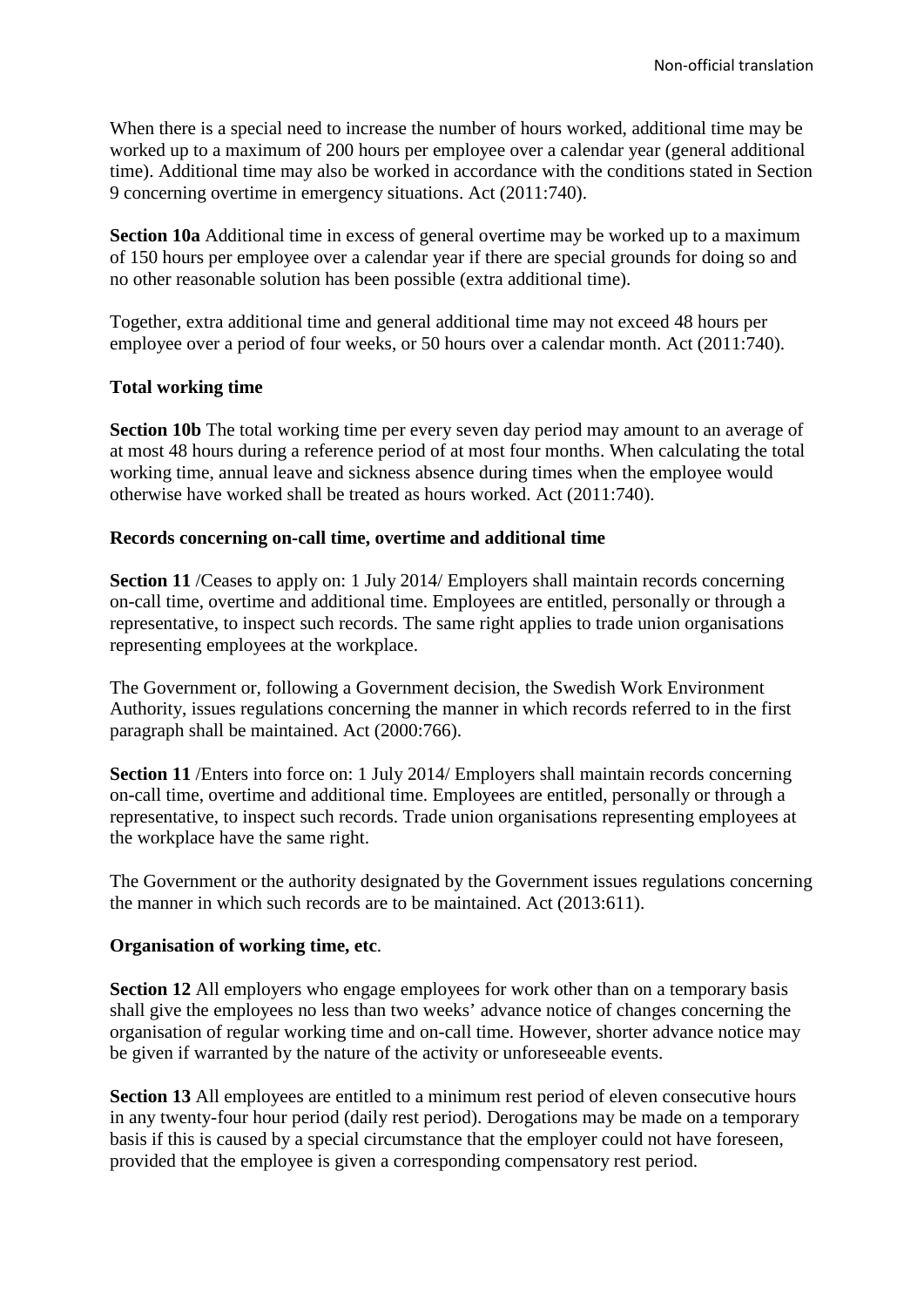The daily rest period that all employees are entitled to shall include the hours between midnight and 05.00. Derogations may be made if the work, in view of its nature, the needs of the general public or other special circumstances, must be carried out between midnight and 05.00. Act (2005:165).

**Section 13a** Working time for night workers, in any twenty-four hour period, may not exceed an average of eight hours during a reference period of at most four months. When calculating the average, twenty-four hours shall be deducted from the reference period for each seven day period commenced. Annual leave and sickness absence during times when the employee would otherwise have worked shall be treated as hours worked.

However, night workers whose work involves special risks or great physical or mental effort may not work more than eight hours in any twenty-four hour period in which they perform work during the night. Derogations may be made on a temporary basis if this is caused by a special circumstance that the employer could not have foreseen, provided that the employee is given a corresponding compensatory rest period.

The term 'night worker' refers to those who normally perform at least three hours of their working shift during the night or will probably perform at least one third of their annual working time during the night. The term 'night' refers to the period between 22.00 and 06.00.

Act (2005:165).

**Section 14** Employees are entitled to a minimum uninterrupted rest period of thirty-six hours per every seven day period (weekly rest). Weekly rest does not include periods spent on stand-by when an employee is permitted to stay away from the workplace but must remain at the employer's disposal in order to carry out work when the need arises.

As far as possible, weekly rest shall be scheduled for weekends.

Derogations from the first paragraph may be made on a temporary basis if this is caused by a special circumstance that the employer could not have foreseen. A derogation of this kind may only be made provided that the employee is given a corresponding compensatory rest period. Act (2005:165).

**Section 15** The term 'breaks' means interruptions in the daily working time during which employees are not obliged to remain at the workplace.

The employer shall state the duration and organisation of breaks in advance as precisely as the circumstances allow.

Breaks shall be organised so that employees do not perform work for more than five consecutive hours. The number, duration and organisation of breaks must be satisfactory with regard to the working conditions.

**Section 16** Breaks may be substituted by meal breaks at the workplace where necessary in view of the working conditions, or in view of illness or other events that the employer could not have foreseen. Meal breaks of this kind shall be included in the working time.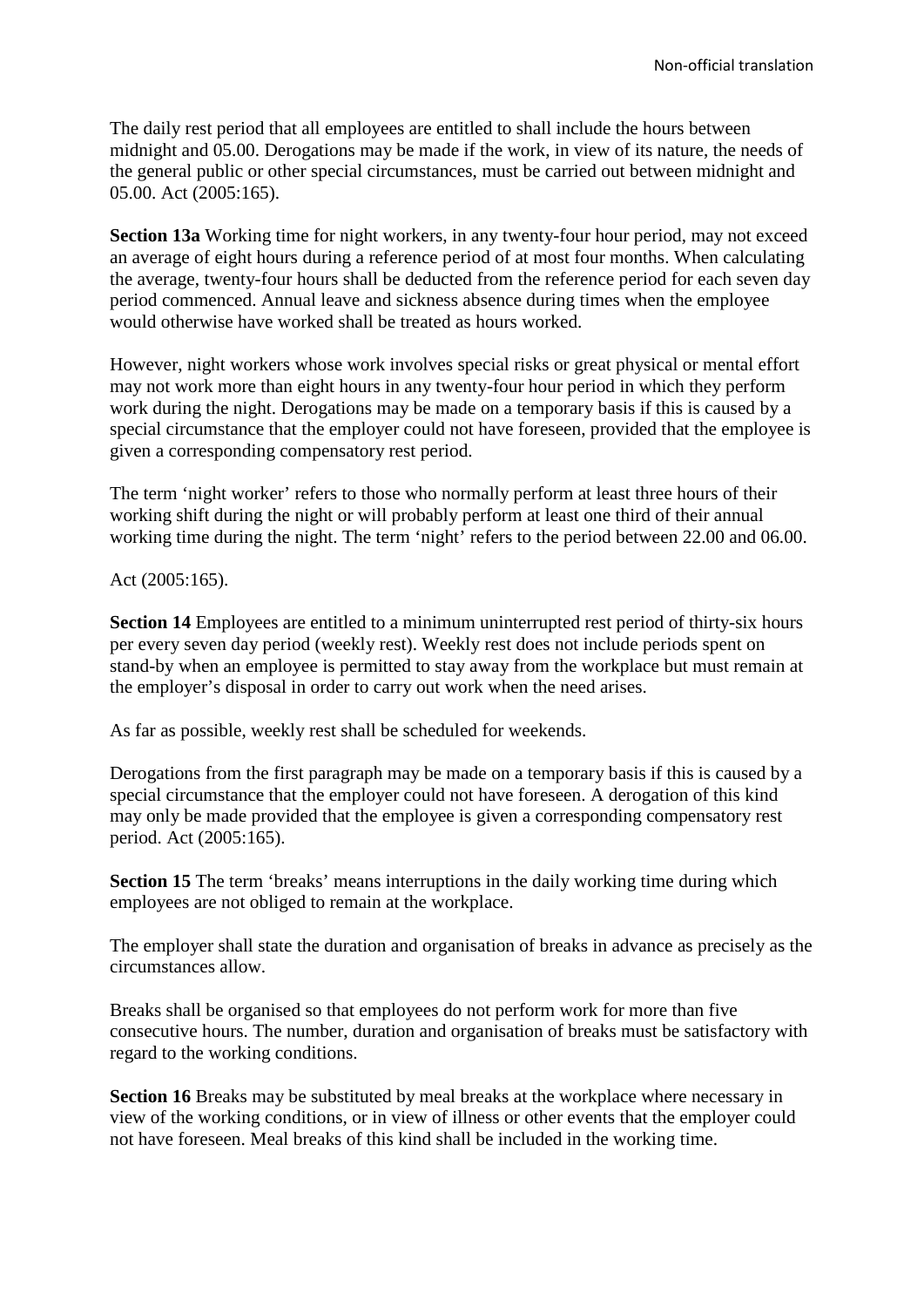**Section 17** The employer shall organise work so that employees are able to take pauses from work as necessary, in addition to breaks.

If the working conditions so require, special work pauses may instead be scheduled. If so, the employer shall state the duration and organisation of the pauses in advance as precisely as the circumstances allow.

### **Pauses are included in the working time.**

**Section 18** Notwithstanding Sections 13-17, the Government or the authority designated by the Government may issue separate regulations concerning the organisation of working time for road transport and aviation.

# **Exemptions by the Swedish Work Environment Authority**

**Section 19** If a collective agreement as referred to in Section 3 cannot be concluded, the Swedish Work Environment Authority may grant derogations from Sections 5, 6, 10b and 12– 14,and Section 15, second and third paragraphs, if there are special grounds for doing so.

Decisions taken by the Swedish Work Environment Authority in accordance with this Section may not entail that less favourable conditions shall apply for the employees than those prescribed by Directive 2003/88/EC of the European Parliament and of the Council. Act (2011:740).

### **Requests by safety representatives for measures to be taken**

**Section 19a** If a safety representative considers that measures must be taken to ensure compliance with Sections 8a, 9 and 10a, the safety representative shall contact the employer and request that the measures be taken. If a safety representative so requests, the employer shall immediately provide the safety representative with written confirmation that the request has been received.

The employer shall respond without delay concerning the measure or measures the safety representative has requested. If the employer does not provide such a response or if the employer rejects the safety representative's request, the Swedish Work Environment Authority shall examine whether an order or prohibition under Section 22 is to be issued, should the safety representative so request. Act (2011:740).

### **Supervision**

**Section 20** The Swedish Work Environment Authority shall supervise compliance with this Act and regulations issued pursuant to this Act.

Act (2000:766).

**Section 21** The Swedish Work Environment Authority has the right to request and obtain the information and documents necessary for the purpose of supervision.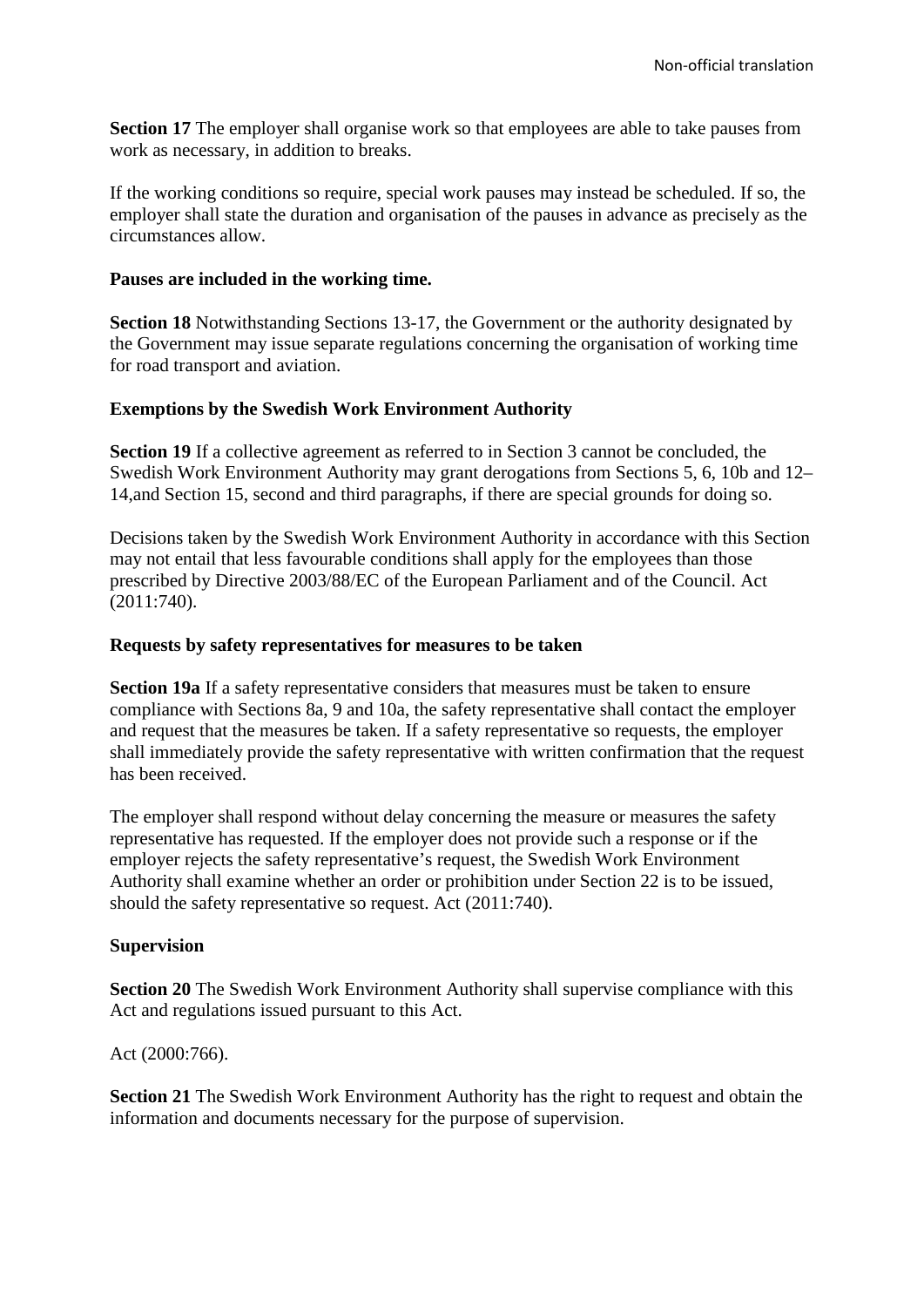The Swedish Work Environment Authority is entitled to enter workplaces in order to exercise supervision. The Swedish Police shall provide the assistance necessary to this purpose. Act (2000:766).

**Section 22** /Ceases to apply on: 1 July 2014/ The Swedish Work Environment Authority may issue any orders or prohibitions necessary to ensure compliance with this Act and the regulations issued pursuant to this Act.

The Swedish Work Environment Authority may include conditional financial penalties in its decisions on orders or prohibitions. Act (2000:766).

**Section 22** /Enters into force on: 1 July 2014/ The Swedish Work Environment Authority may issue any orders or prohibitions necessary to ensure compliance with this Act and regulations issued pursuant to this Act.

A decision to issue an order or prohibition may be accompanied by a conditional financial penalty. An order or prohibition of this kind may also be directed against the state as employer. Act (2013:611).

Penal sanctions, etc.

**Section 23** An employer who intentionally or negligently fails to comply with an order or prohibition issued against him in accordance with Section 22 may be fined or sentenced to imprisonment for a maximum of one year. However, this does not apply if the order or prohibition is accompanied by a conditional financial penalty.

**Section 24** /Ceases to apply on: 1 July 2014/ A fine may be imposed on an employer who intentionally or negligently:

1. has engaged an employee in breach of Section 5, 6, 7, 8, 8a, 9, 10, 10a, 10b, 12, 13, 14, 15 or 16, or has infringed Section 11 or regulations issued pursuant to Section 11, without derogations or exemptions under Section 3 or 19 having been made; or

2. has provided incorrect information concerning important circumstances when the Swedish Work Environment Authority has requested information or documents in accordance with Section 21, first paragraph. Act (2011:740).

**Section 24** /Enters into force on: 1 July 2014/ A fine may be imposed on an employer who intentionally or negligently:

1. has engaged an employee in breach of Section 10b, 12, 15 or 16, or has infringed Section 11 or regulations issued pursuant to Section 11, without derogations or exemptions under Section 3 or 19 having been made; or

2. has provided incorrect information concerning important circumstances when the Swedish Work Environment Authority has requested information or documents in accordance with Section 21, first paragraph.

An act that is covered by an order under Section 22 shall not give rise to criminal liability in accordance with the first paragraph.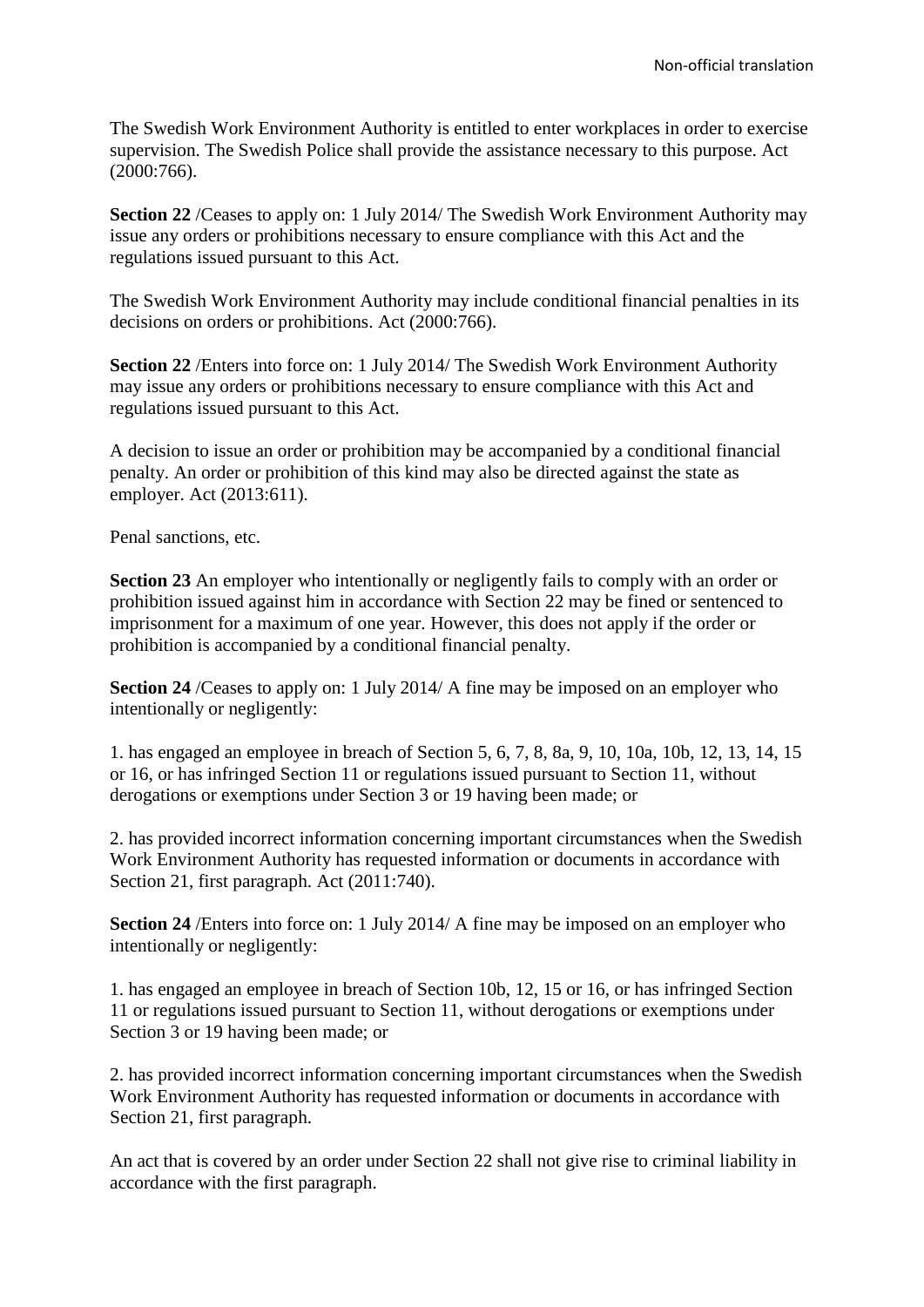Act (2013:611).

**Section 24a** An employer who applies provisions in a collective agreement that contravene Section 3, fourth paragraph, shall pay damages for the loss that arises and for the violation that has occurred.

Damages may be reduced or cancelled if it is reasonable to do so. Act (1996:360).

**Section 25** An employer who does not fulfil his or her obligations under a collective agreement as referred to in Section 3 is subject to the provisions on sanctions contained in the agreement or in the Employment (Co-determination in the Workplace) Act (1976:580).

/Heading ceases to apply on: 1 July 2014/

Overtime fees

/Heading enters into force on: 1 July 2014/

Financial penalties

**Section 26** /Ceases to apply on: 1 July 2014/ If an employer has infringed the provisions of Section 8, 8a or 9 without the support of a collective agreement in accordance with Section 3, the natural or legal person conducting the activity in which the infringement has occurred shall pay a special fee (overtime fee).

For each hour of unpermitted overtime and for each employee engaged in breach of Section 8, 8a or 9, the overtime fee shall comprise one per cent of the price base amount under Chapter 2, Sections 6 and 7 of the Social Insurance Code that was applicable at the time the infringement occurred.

The fee may be reduced or waived, if there are special grounds for doing so. Act (2011:740).

**Section 26** /Enters into force on: 1 July 2014/ If an employer has infringed the provisions of Section 5, 6, 7, 8, 8a, 9, 10, 10 a, 13 or 14 without the support of a collective agreement in accordance with Section 3, a financial penalty shall be imposed. The penalty shall be imposed even if the infringement was not committed intentionally or negligently.

For each hour of unpermitted working time or on-call time, and for each employee engaged in breach of Section 5, 6, 7, 8, 8a, 9, 10, 10a, 13 or 14, the financial penalty shall comprise one per cent of the price base amount under Chapter 2, Sections 6 and 7 of the Social Insurance Code that was applicable at the time the infringement occurred.

The penalty shall accrue to the State. Act (2013:611).

**Section 26a** /Enters into force on: 1 July 2014/ A financial penalty shall not be imposed for an act covered by an order or prohibition under Section 22.

Act (2013:611).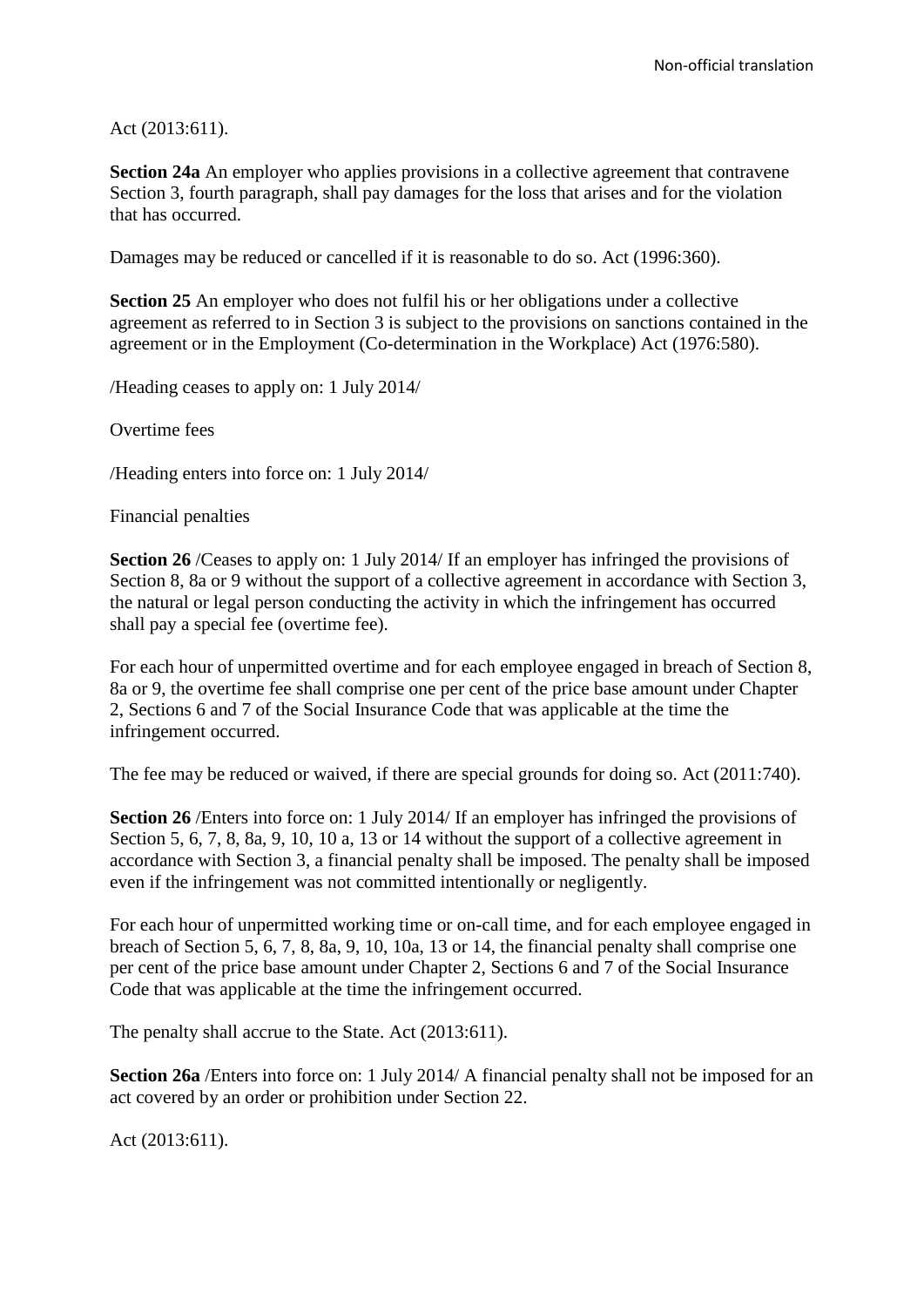**Section 26b** /Enters into force on: 1 July 2014/ The financial penalty shall be imposed on the natural or legal person operating the activity when the infringement occurred.

The penalty may be reduced or waived, in whole or in part, if the infringement is minor or excusable, or if, in view of the circumstances, it would be unreasonable to impose the penalty.

## Act (2013:611).

**Section 27** /Ceases to apply on: 1 July 2014/ Matters concerning overtime fees are examined by a general court following an application made by a public prosecutor within two years of the time the infringement occurred. Regarding such applications, the applicable provisions are the Swedish Code of Judicial Procedure concerning prosecution for criminal offences for which the most severe penalty prescribed is a fine, and the provisions concerning provisional attachment in criminal cases. Overtime fees may no longer be imposed after five years have elapsed from the time the infringement occurred. Overtime fees shall accrue to the State.

The county administrative board shall be notified immediately of a decision imposing an overtime fee. The fee shall be paid to the county administrative board no later than two months after the decision became final and non-appealable. Information to this effect shall be included in the decision. If the fee is not paid within this period, a late penalty payment may be imposed under the Late Payment Penalties Act (1997:484). The unpaid overtime fee and the penalty payment shall be turned over for collection. The Government may stipulate that collection need not be requested for minor amounts. The Act on the Collection of Debts to the State (1993:891) contains provisions on collection. Collection measures may not be taken after five years have elapsed from the time the decision became final and non-appealable.

Act (1997:527).

**Section 27** /Enters into force on: 1 July 2014/ The Swedish Work Environment Authority examines matters pertaining to financial penalties by means of penalty orders.

A penalty order means that the party deemed responsible for an infringement under Section 26b is ordered to accept the penalty immediately or within a certain time.

Once the order has been accepted, it has the force of a final and non-appealable court decision that a penalty shall be imposed. However, acceptance after the time specified in the order has expired is deemed invalid. If the penalty order has not been accepted within the specified time, the Swedish Work Environment Authority may apply to the administrative court within whose jurisdiction the penalty order was issued for a penalty be imposed.

Leave to appeal is required for an appeal to the administrative court of appeal. Act (2013:611).

**Section 27a** /Enters into force on: 1 July 2014/ A financial penalty may only be imposed if the person subject to the penalty order has been served with the application within five years of the time the infringement occurred.

The county administrative board shall be notified immediately of a decision imposing a penalty. The penalty shall be paid to the county administrative board no later than two months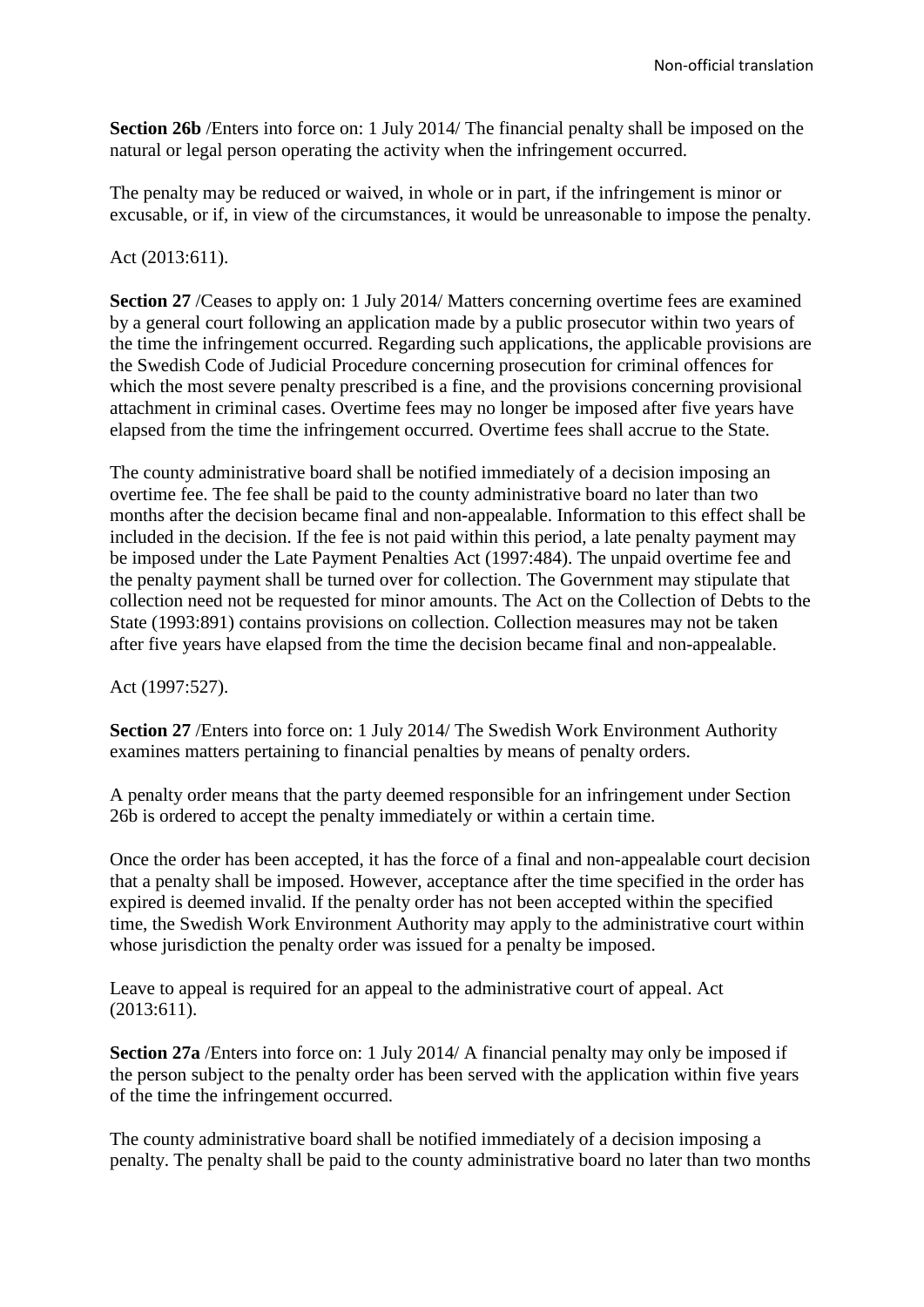after the decision became final and non-appealable. Information to this effect shall be included in the decision.

If the penalty is not paid within the time stated in the second paragraph, a late payment penalty shall be imposed under the Late Payment Penalties Act (1997:484). The unpaid penalty and the late payment penalty shall be turned over for collection in accordance with the Act on the Collection of Debts to the State (1993:891).

A penalty that has been imposed is cancelled if enforcement has not been carried out within five years of the date on which the decision became final and non-appealable.

Act (2013:611).

## **Appeals**

**Section 28** Repealed by Act (2000:766).

**Section 29** Decisions in individual cases taken by the Swedish Work Environment Authority under this Act or under regulations issued pursuant to this Act may be appealed to an administrative court.

Leave to appeal is required for an appeal to the administrative court of appeal.

Act (2008:298).

**Section 30** In order to safeguard the interests of employees in a matter under this Act, decisions referred to in Section 28 or 29 may be appealed by a senior safety officer or, in the absence of a senior safety officer, another safety officer. If there is no safety officer, an employee organisation may appeal a decision of this kind in so far as the matter concerns the interests of its members and the organisation has previously expressed its views in the matter.

Chapter 6 of the Work Environment Act contains provisions concerning safety officers

(1977:1160).

**Section 31** The Swedish Work Environment Authority may refer particularly important questions concerning regulations to the Government before taking decisions in such matters. Act (2000:766).

**Section 32** The Swedish Work Environment Authority may prescribe that its decisions shall have immediate effect. Act (2000:766).

Transitional provisions

### 1992:637

This Act enters into force on 1 January 1993. However, older regulations shall continue to apply with respect to overtime fees that fell due for payment prior to entry into force.

2005:165